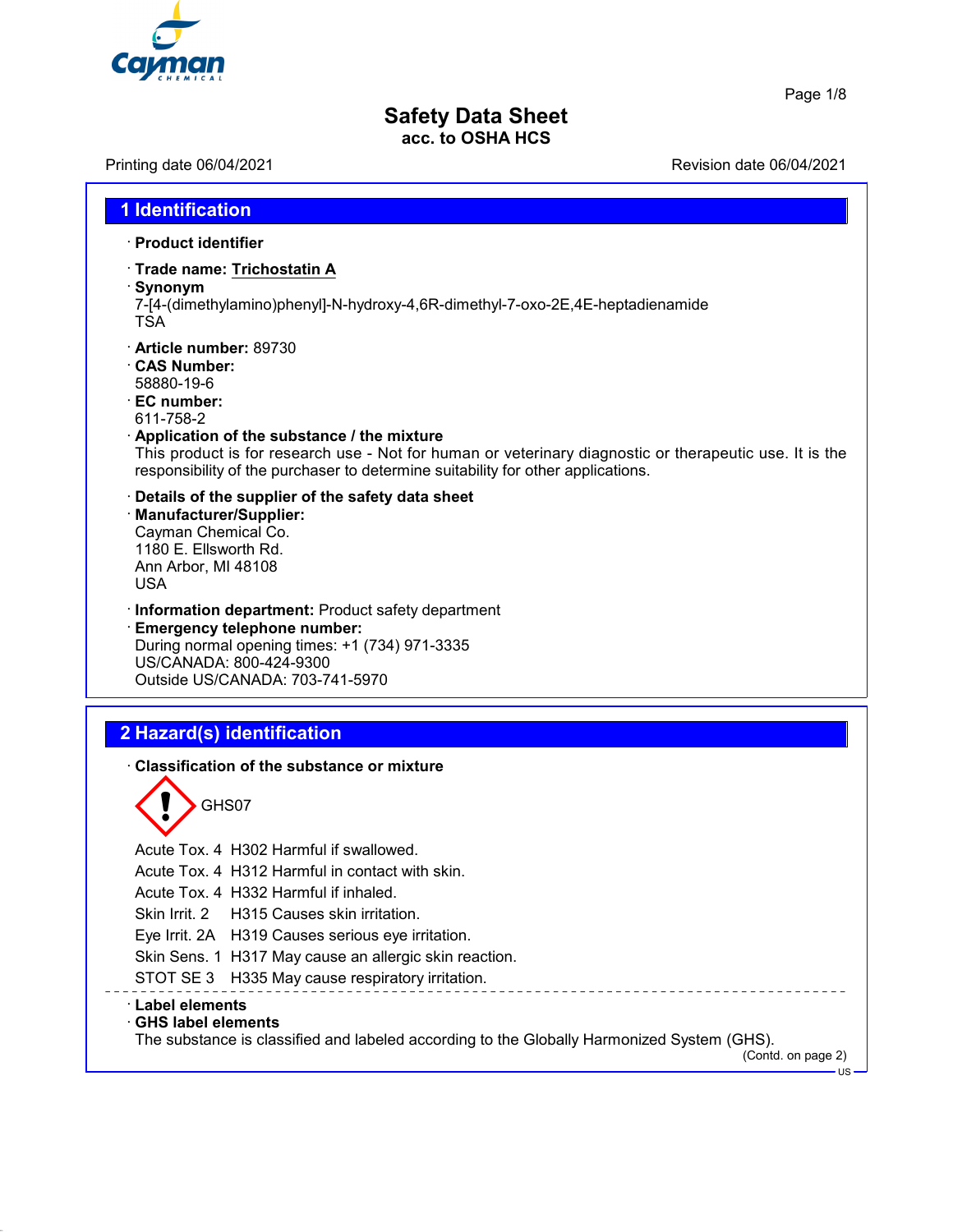Printing date 06/04/2021 **Printing date 06/04/2021** 

## **Trade name: Trichostatin A**

| · Hazard pictograms        | (Contd. from page 1)                                                                                                                               |  |
|----------------------------|----------------------------------------------------------------------------------------------------------------------------------------------------|--|
|                            |                                                                                                                                                    |  |
|                            |                                                                                                                                                    |  |
| GHS07                      |                                                                                                                                                    |  |
| · Signal word Warning      |                                                                                                                                                    |  |
| <b>Hazard statements</b>   |                                                                                                                                                    |  |
|                            | H302+H312+H332 Harmful if swallowed, in contact with skin or if inhaled.                                                                           |  |
| H315                       | Causes skin irritation.                                                                                                                            |  |
| H319                       | Causes serious eye irritation.                                                                                                                     |  |
| H317                       | May cause an allergic skin reaction.                                                                                                               |  |
| H335                       | May cause respiratory irritation.                                                                                                                  |  |
| · Precautionary statements |                                                                                                                                                    |  |
| P261                       | Avoid breathing dust/fume/gas/mist/vapors/spray                                                                                                    |  |
| P264                       | Wash thoroughly after handling.                                                                                                                    |  |
| P270                       | Do not eat, drink or smoke when using this product.                                                                                                |  |
| P271                       | Use only outdoors or in a well-ventilated area.                                                                                                    |  |
| P272                       | Contaminated work clothing must not be allowed out of the workplace.                                                                               |  |
| P280                       | Wear protective gloves/protective clothing/eye protection/face protection.                                                                         |  |
| P301+P312                  | If swallowed: Call a poison center/doctor if you feel unwell.                                                                                      |  |
| P330                       | Rinse mouth.                                                                                                                                       |  |
| P302+P352                  | If on skin: Wash with plenty of water.                                                                                                             |  |
| P304+P340                  | IF INHALED: Remove person to fresh air and keep comfortable for breathing.                                                                         |  |
|                            | P305+P351+P338 If in eyes: Rinse cautiously with water for several minutes. Remove contact lenses, if<br>present and easy to do. Continue rinsing. |  |
| P362+P364                  | Take off contaminated clothing and wash it before reuse.                                                                                           |  |
| P333+P313                  | If skin irritation or rash occurs: Get medical advice/attention.                                                                                   |  |
| P321                       | Specific treatment (see on this label).                                                                                                            |  |
| P337+P313                  | If eye irritation persists: Get medical advice/attention.                                                                                          |  |
| P363                       | Wash contaminated clothing before reuse.                                                                                                           |  |
| P403+P233                  | Store in a well-ventilated place. Keep container tightly closed.                                                                                   |  |
| P405                       | Store locked up.                                                                                                                                   |  |
| P <sub>501</sub>           | Dispose of contents/container in accordance with local/regional/national/international                                                             |  |
|                            | regulations.                                                                                                                                       |  |
| · Classification system:   |                                                                                                                                                    |  |
| NFPA ratings (scale 0 - 4) |                                                                                                                                                    |  |
|                            |                                                                                                                                                    |  |



# · **HMIS-ratings (scale 0 - 4)**

| <b>HEALTH</b> | $\frac{2}{2}$ Health = 2               |
|---------------|----------------------------------------|
| <b>FIRE</b>   | $\textsf{I} \circ \textsf{I}$ Fire = 0 |
|               | REACTIVITY 0 Reactivity = 0            |

- · **Other hazards**
- · **Results of PBT and vPvB assessment**
- · **PBT:** Not applicable.
- · **vPvB:** Not applicable.

(Contd. on page 3)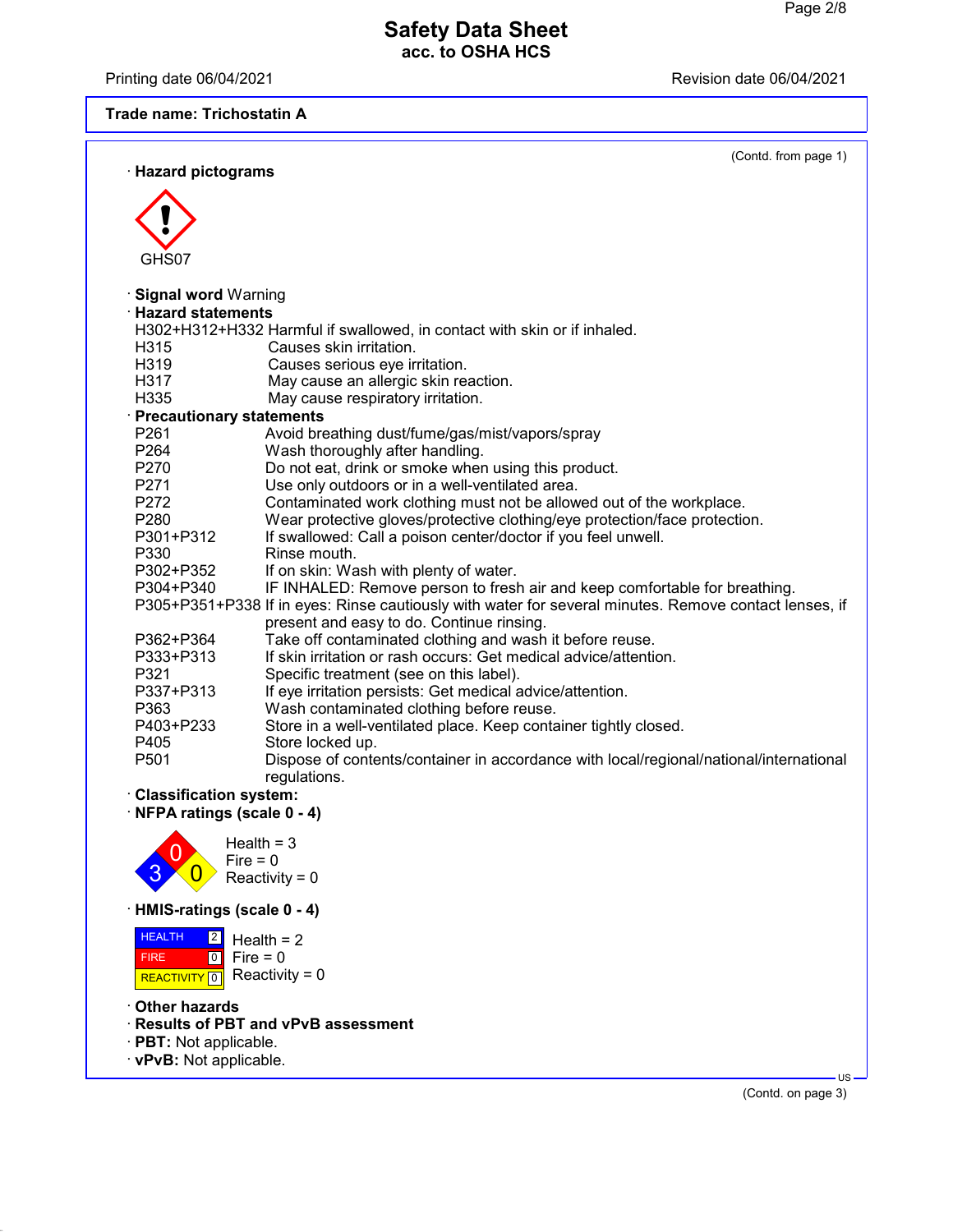Printing date 06/04/2021 Revision date 06/04/2021

**Trade name: Trichostatin A**

(Contd. from page 2)

## **3 Composition/information on ingredients**

- · **Chemical characterization: Substances**
- · **CAS No. Description** 58880-19-6 Trichostatin A
- · **Identification number(s)**
- · **EC number:** 611-758-2

## **4 First-aid measures**

- · **Description of first aid measures**
- · **General information:**

Symptoms of poisoning may even occur after several hours; therefore medical observation for at least 48 hours after the accident.

· **After inhalation:**

Supply fresh air and to be sure call for a doctor.

- In case of unconsciousness place patient stably in side position for transportation.
- · **After skin contact:** Immediately wash with water and soap and rinse thoroughly.

### · **After eye contact:**

Rinse opened eye for several minutes under running water. If symptoms persist, consult a doctor.

- · **After swallowing:** Immediately call a doctor.
- · **Information for doctor:**
- · **Most important symptoms and effects, both acute and delayed**

May cause anemia, cough, CNS depression, drowsiness, headache, heart damage, lassitude (weakness, exhaustion), liver damage, narcosis, reproductive effects, teratogenic effects. No further relevant information available.

· **Indication of any immediate medical attention and special treatment needed** No further relevant information available.

# **5 Fire-fighting measures**

- · **Extinguishing media**
- · **Suitable extinguishing agents:**

Use fire fighting measures that suit the environment.

- A solid water stream may be inefficient.
- · **Special hazards arising from the substance or mixture** No further relevant information available.
- · **Advice for firefighters**
- · **Protective equipment:** Mouth respiratory protective device.

## **6 Accidental release measures**

- · **Personal precautions, protective equipment and emergency procedures** Not required.
- · **Environmental precautions:** Do not allow to enter sewers/ surface or ground water.
- · **Methods and material for containment and cleaning up:** Ensure adequate ventilation.
- · **Reference to other sections**
- See Section 7 for information on safe handling.
- See Section 8 for information on personal protection equipment.
- See Section 13 for disposal information.
- · **Protective Action Criteria for Chemicals**
- · **PAC-1:** Substance is not listed.
- · **PAC-2:** Substance is not listed.

(Contd. on page 4)

US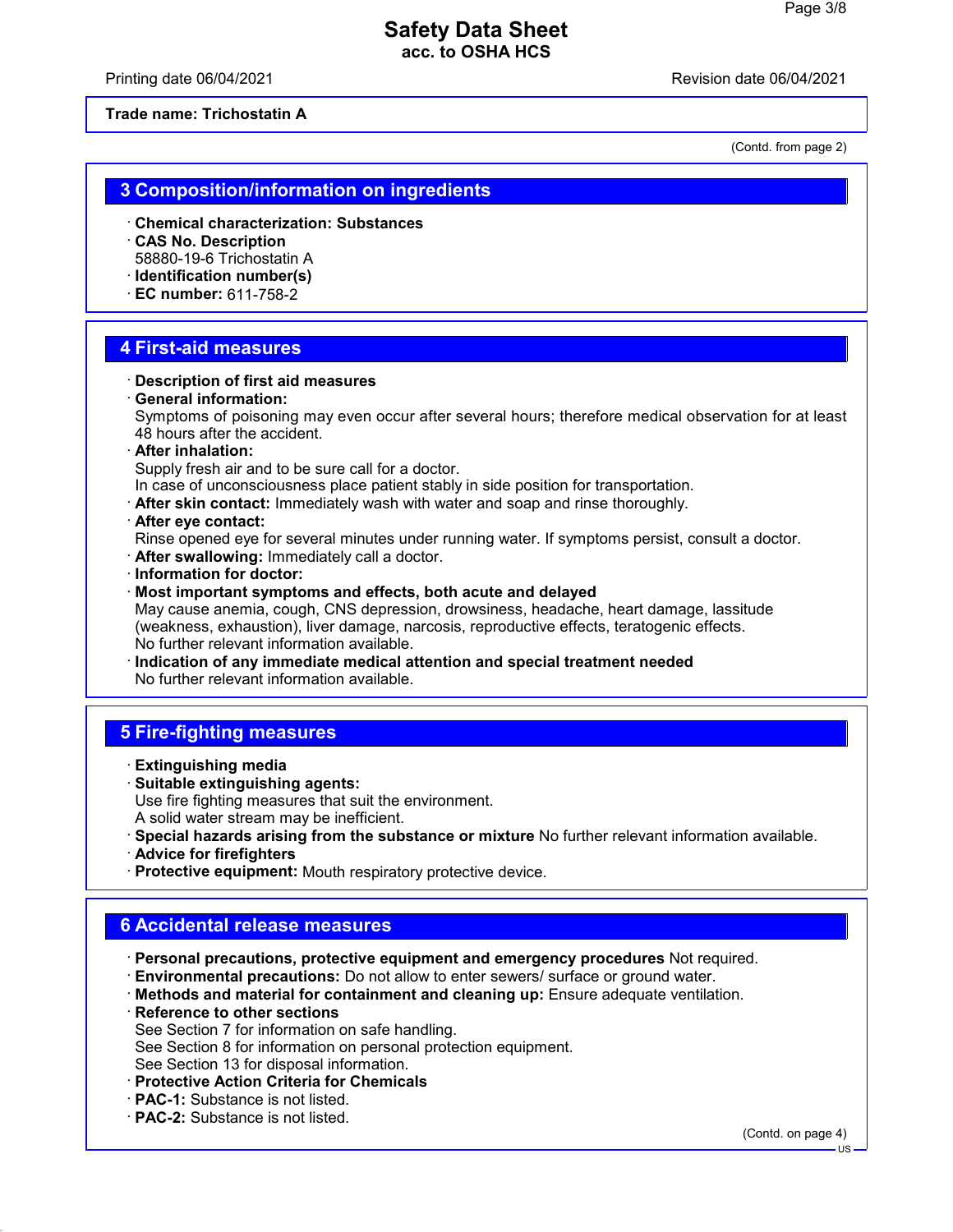Printing date 06/04/2021 Revision date 06/04/2021

(Contd. from page 3)

### **Trade name: Trichostatin A**

· **PAC-3:** Substance is not listed.

## **7 Handling and storage**

- · **Handling:**
- · **Precautions for safe handling** Thorough dedusting.
- Ensure good ventilation/exhaustion at the workplace.
- · **Information about protection against explosions and fires:** No special measures required.
- · **Conditions for safe storage, including any incompatibilities**
- · **Storage:**
- · **Requirements to be met by storerooms and receptacles:** No special requirements.
- · **Information about storage in one common storage facility:** Not required.
- · **Further information about storage conditions:** Keep receptacle tightly sealed.
- · **Specific end use(s)** No further relevant information available.

## **8 Exposure controls/personal protection**

- · **Additional information about design of technical systems:** No further data; see item 7.
- · **Control parameters**
- · **Components with limit values that require monitoring at the workplace:** Not required.
- · **Additional information:** The lists that were valid during the creation were used as basis.
- · **Exposure controls**
- · **Personal protective equipment:**
- · **General protective and hygienic measures:** Keep away from foodstuffs, beverages and feed. Immediately remove all soiled and contaminated clothing. Wash hands before breaks and at the end of work. Avoid contact with the eyes and skin.
- · **Breathing equipment:**
- In case of brief exposure or low pollution use respiratory filter device. In case of intensive or longer exposure use respiratory protective device that is independent of circulating air.
- · **Protection of hands:**



Protective gloves

The glove material has to be impermeable and resistant to the product/ the substance/ the preparation. Due to missing tests no recommendation to the glove material can be given for the product/ the preparation/ the chemical mixture.

Selection of the glove material on consideration of the penetration times, rates of diffusion and the degradation

### · **Material of gloves**

The selection of the suitable gloves does not only depend on the material, but also on further marks of quality and varies from manufacturer to manufacturer.

#### · **Penetration time of glove material**

The exact break through time has to be found out by the manufacturer of the protective gloves and has to be observed.

(Contd. on page 5)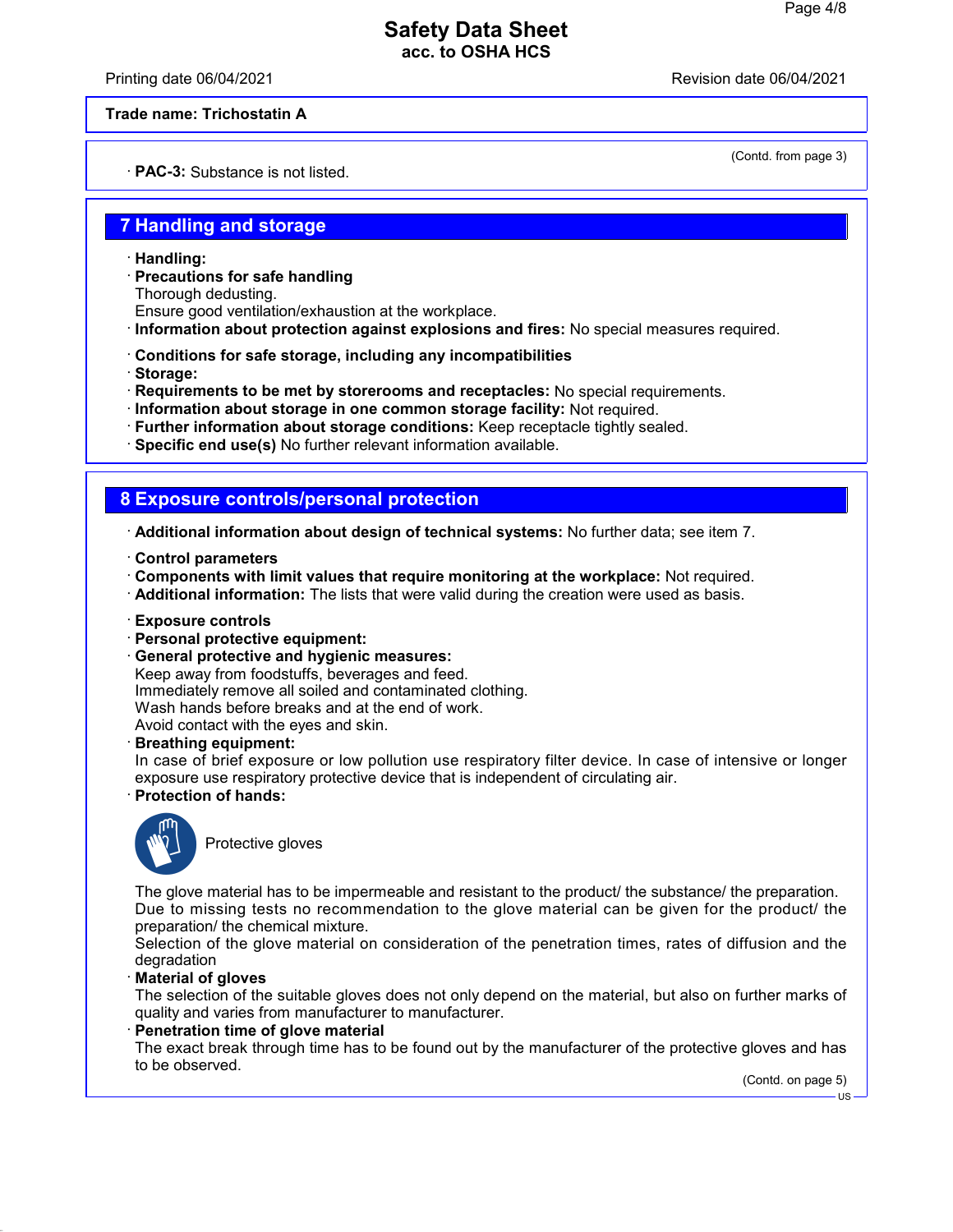Printing date 06/04/2021 Revision date 06/04/2021

(Contd. from page 4)

## **Trade name: Trichostatin A**

· **Eye protection:**



Tightly sealed goggles

# **9 Physical and chemical properties** · **Information on basic physical and chemical properties** · **General Information** · **Appearance:** Form: Crystalline **Color:** Not determined. · **Odor:** Characteristic **· Structural Formula** · **Molecular Weight** 302.4 g/mol · Odor threshold: Not determined. · **pH-value:** Not applicable. · **Change in condition Melting point/Melting range:** Undetermined. **Boiling point/Boiling range:** Undetermined. · **Flash point:** Not applicable. · **Flammability (solid, gaseous):** Product is not flammable. · **Decomposition temperature:** Not determined. · Auto igniting: Not determined. · **Danger of explosion:** Product does not present an explosion hazard. · **Explosion limits:** Lower: Not determined. **Upper:** Not determined. · **Vapor pressure:** Not applicable. **· Density:** Not determined. · **Relative density Not determined.** • **Vapor density Not applicable.**<br>• **Evaporation rate Not applicable.** · Evaporation rate · **Solubility in / Miscibility with** Water: Water: Not determined. · **Partition coefficient (n-octanol/water):** Not determined. · **Viscosity: Dynamic:** Not applicable.<br> **Kinematic:** Not applicable. Not applicable. **Other information** No further relevant information available.

(Contd. on page 6)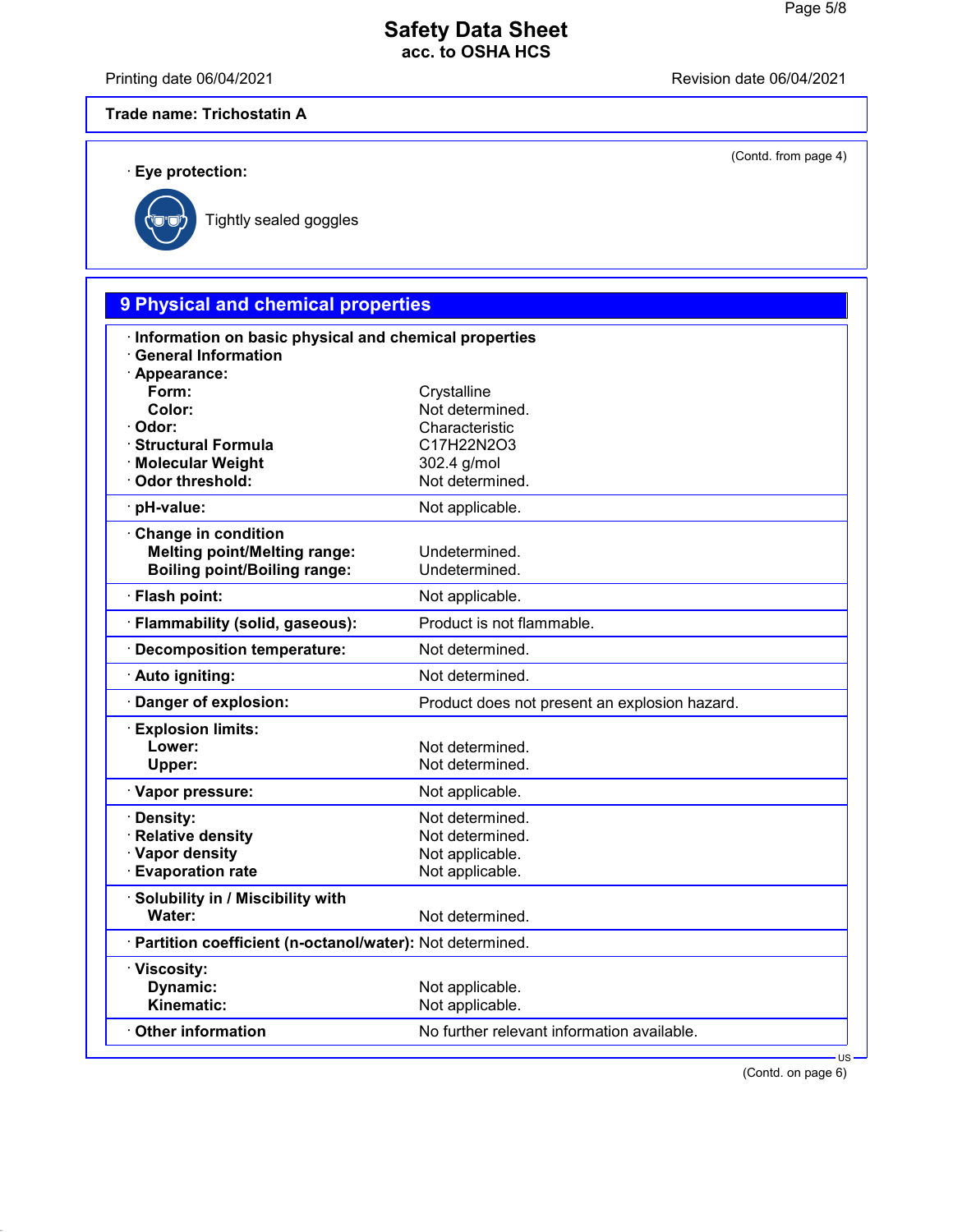Printing date 06/04/2021 Revision date 06/04/2021

#### **Trade name: Trichostatin A**

(Contd. from page 5)

## **10 Stability and reactivity**

- · **Reactivity** No further relevant information available.
- · **Chemical stability**
- · **Thermal decomposition / conditions to be avoided:**
- No decomposition if used according to specifications.
- · **Possibility of hazardous reactions** No dangerous reactions known.
- · **Conditions to avoid** No further relevant information available.
- · **Incompatible materials:** strong oxidizing agents
- · **Hazardous decomposition products:** carbon oxides, nitrogen oxides

## **11 Toxicological information**

- · **RTECS Number** MI5215000
- · **Information on toxicological effects**
- · **Acute toxicity:**

### · **LD/LC50 values that are relevant for classification:**

Subcutaneous TDLO 17.5 mg/kg/5W intermittent (mouse)

Intraperitoneal TDLO 7 mg/kg/7D intermittent (mouse)

- · **Primary irritant effect:**
- · **on the skin:** Irritant to skin and mucous membranes.
- · **on the eye:** Irritating effect.
- · **Sensitization:** Sensitization possible through skin contact.
- · **Additional toxicological information:**
- · **Carcinogenic categories**
- · **IARC (International Agency for Research on Cancer)** Substance is not listed.
- · **NTP (National Toxicology Program)** Substance is not listed.
- · **OSHA-Ca (Occupational Safety & Health Administration)** Substance is not listed.

## **12 Ecological information**

- · **Toxicity**
- · **Aquatic toxicity:** No further relevant information available.
- · **Persistence and degradability** No further relevant information available.
- · **Behavior in environmental systems:**
- · **Bioaccumulative potential** No further relevant information available.
- · **Mobility in soil** No further relevant information available.
- · **Additional ecological information:**
- · **General notes:**

Water hazard class 1 (Self-assessment): slightly hazardous for water

Do not allow undiluted product or large quantities of it to reach ground water, water course or sewage system.

- · **Results of PBT and vPvB assessment**
- · **PBT:** Not applicable.
- · **vPvB:** Not applicable.
- · **Other adverse effects** No further relevant information available.

(Contd. on page 7)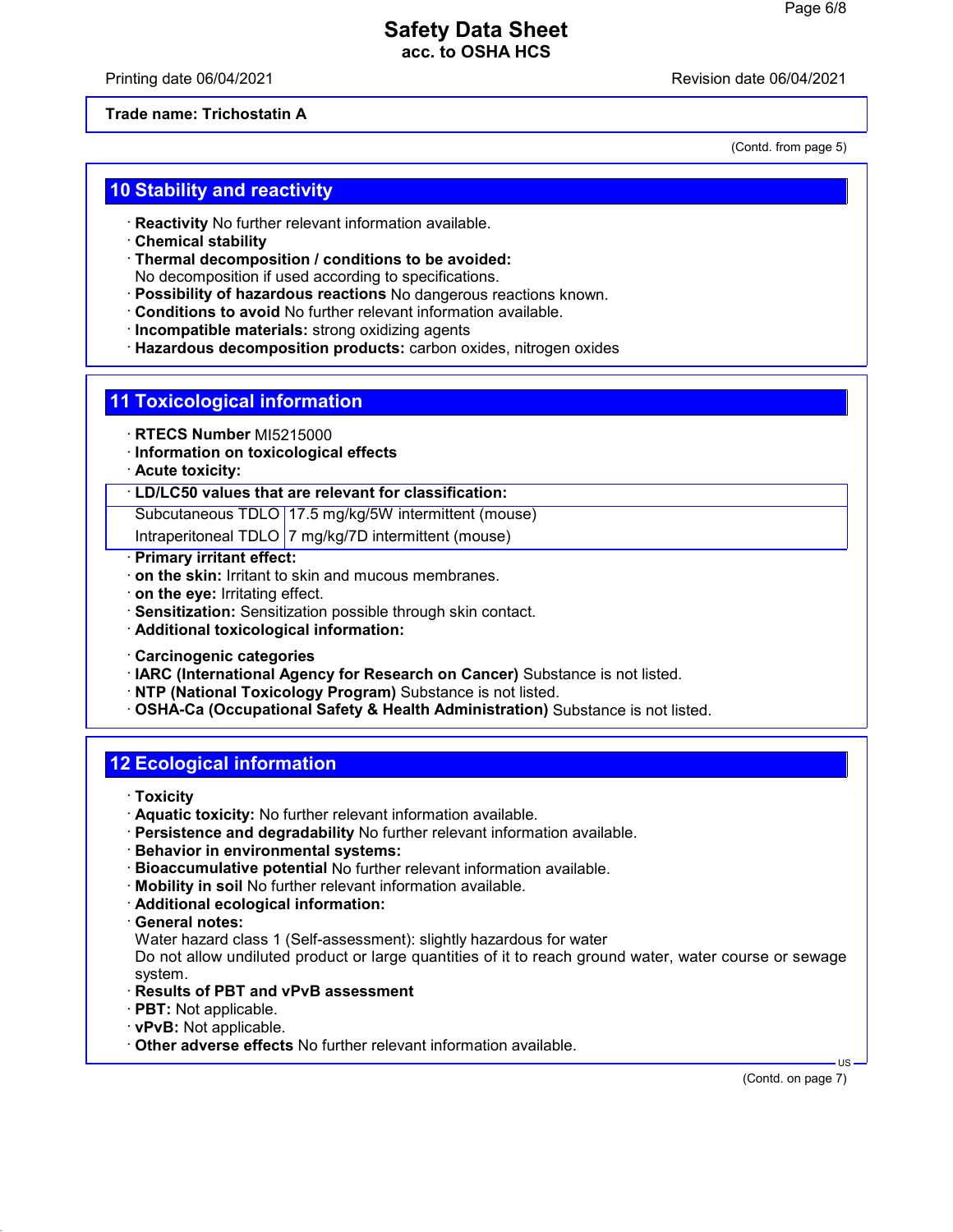Printing date 06/04/2021 Revision date 06/04/2021

### **Trade name: Trichostatin A**

(Contd. from page 6)

## **13 Disposal considerations**

· **Waste treatment methods**

### · **Recommendation:**

Must not be disposed of together with household garbage. Do not allow product to reach sewage system.

### · **Uncleaned packagings:**

· **Recommendation:** Disposal must be made according to official regulations.

| <b>14 Transport information</b>                                                                      |                 |  |  |
|------------------------------------------------------------------------------------------------------|-----------------|--|--|
| $\cdot$ UN-Number<br>· DOT, IMDG, IATA                                                               | not regulated   |  |  |
| $\cdot$ UN proper shipping name<br>· DOT, IMDG, IATA                                                 | not regulated   |  |  |
| · Transport hazard class(es)                                                                         |                 |  |  |
| DOT, ADN, IMDG, IATA<br>· Class                                                                      | not regulated   |  |  |
| · Packing group<br>· DOT, IMDG, IATA                                                                 | not regulated   |  |  |
| · Environmental hazards:                                                                             | Not applicable. |  |  |
| $\cdot$ Special precautions for user                                                                 | Not applicable. |  |  |
| Transport in bulk according to Annex II of<br><b>MARPOL73/78 and the IBC Code</b><br>Not applicable. |                 |  |  |
| · UN "Model Regulation":                                                                             | not regulated   |  |  |

# **15 Regulatory information**

- · **Safety, health and environmental regulations/legislation specific for the substance or mixture** No further relevant information available.
- · **Sara**
- · **Section 355 (extremely hazardous substances):** Substance is not listed.
- · **Section 313 (Specific toxic chemical listings):** Substance is not listed.
- · **TSCA (Toxic Substances Control Act):** Substance is not listed.
- · **Hazardous Air Pollutants** Substance is not listed.
- · **Proposition 65**
- · **Chemicals known to cause cancer:** Substance is not listed.
- · **Chemicals known to cause reproductive toxicity for females:** Substance is not listed.
- · **Chemicals known to cause reproductive toxicity for males:** Substance is not listed.
- · **Chemicals known to cause developmental toxicity:** Substance is not listed.
- · **Carcinogenic categories**
- · **EPA (Environmental Protection Agency)** Substance is not listed.
- · **TLV (Threshold Limit Value)** Substance is not listed.
- · **NIOSH-Ca (National Institute for Occupational Safety and Health)** Substance is not listed.

(Contd. on page 8)